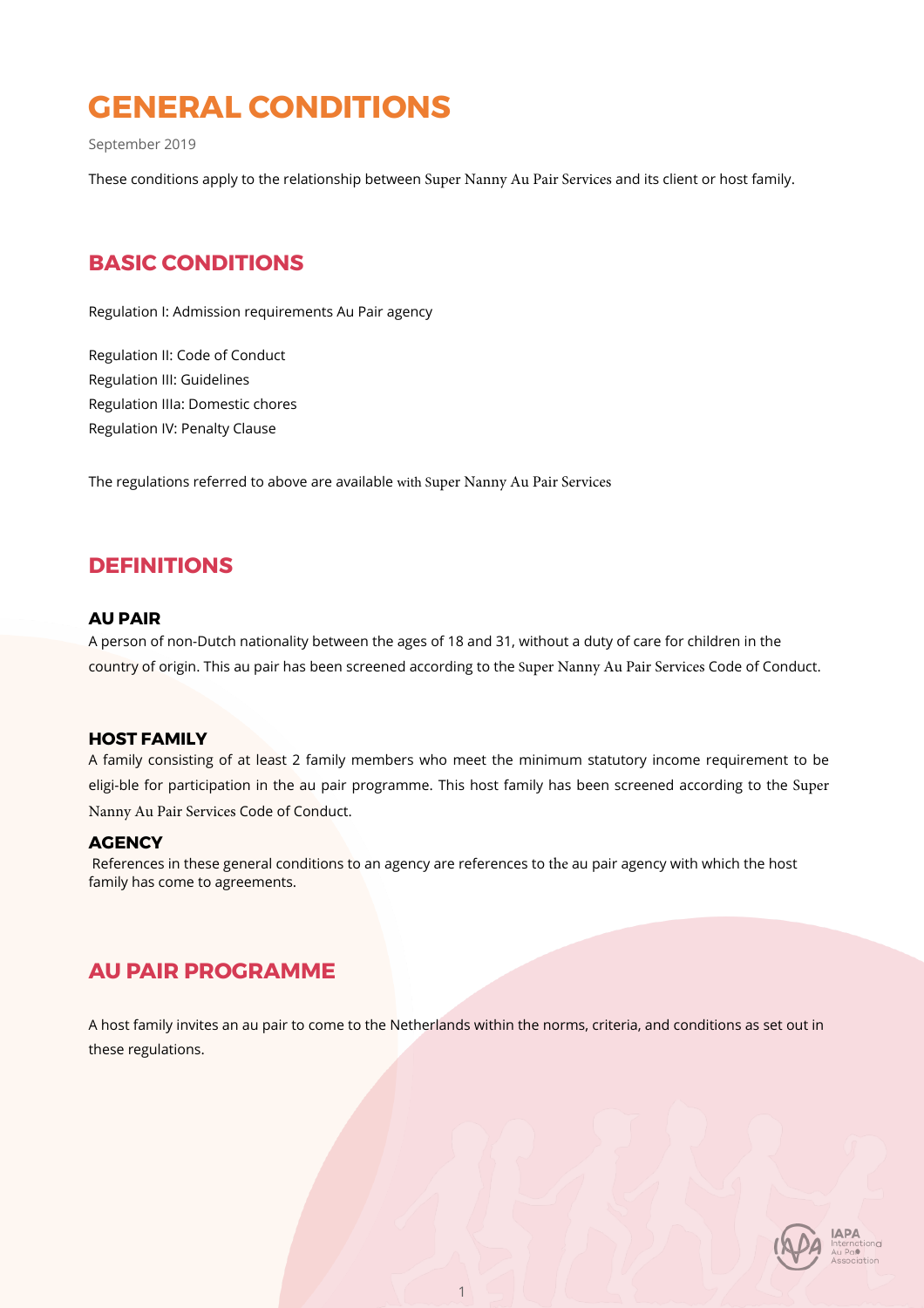## **IMMIGRATION AND NATURALISATION SERVICE (IND)**

Norms and criteria of the au pair programme:

a. An au pair comes to stay with the host family within the context of a cultural exchange programme. In exchange for, among other things, board and lodging, an pocket money, and some secondary emoluments, the au pair participates in the daily activities of the host family. The activities that the au pair is allowed to carry out are limited to light household chores (Appendix 1) and/or the care of the children, without the au pair being made fully responsible for doing so.

b. The host family is not dependent on the au pair and, if this is desirable and/or necessary, always has an alternative available for the chores that the au pair is expected to perform.

c. The host family has a care obligation towards the au pair based on the Aliens Employment Act (WAV) and will have due consideration to the au pair's well-being. Furthermore, the host family will never abuse the laws and regulations as described in the applicable Aliens Act, the Aliens Decree, the Aliens Regulations, the Aliens Act Implementation Guidelines, and the WAV with respect to au pairs in any way.

d. Upon recruitment, the agency informs the host family and the au pair of the laws and regulations referred to under paragraph c.

e. The host family prepares a daily schedule in consultation with the au pair before the au pair's arrival at the host family.

f. The au pair performs the expected chores (including babysitting for a maximum of 3 evenings per week) for a maximum of 30 hours per week, distributed over a maximum of 5 days and a maximum of 8 hours per day. Exceeding these maximum working hours is not permitted and may not be arranged.

g. The au pair is entitled to 2 days off per week, and this must include an entire weekend at least once a month, starting on Friday at 20:00/8 PM until Sunday at 24:00/midnight.

h. The au pair may not perform any (un)paid work outside the host family.

i. The au pair's pocket money is at least €300.00 and no more than €340.00 per month. The pocket money is a fixed amount irrespective of whether the au pair actually works the maximum number of 30 hours per week.

j. The host family ensures that the au pair has at least his/her own room within the home of the host family. This room (that includes heating) has at least one window that can be opened and, in addition, the room is equipped with a bed, table with chair, internet connection, and other common facilities. An au pair is not allowed to reside or be housed at an address other than the address of the host family, in which case the au pair will get the status of an alien under the Aliens Employment Act, see NOTE I.

k. The host family offers the au pair the daily opportunity to bath and/or shower.

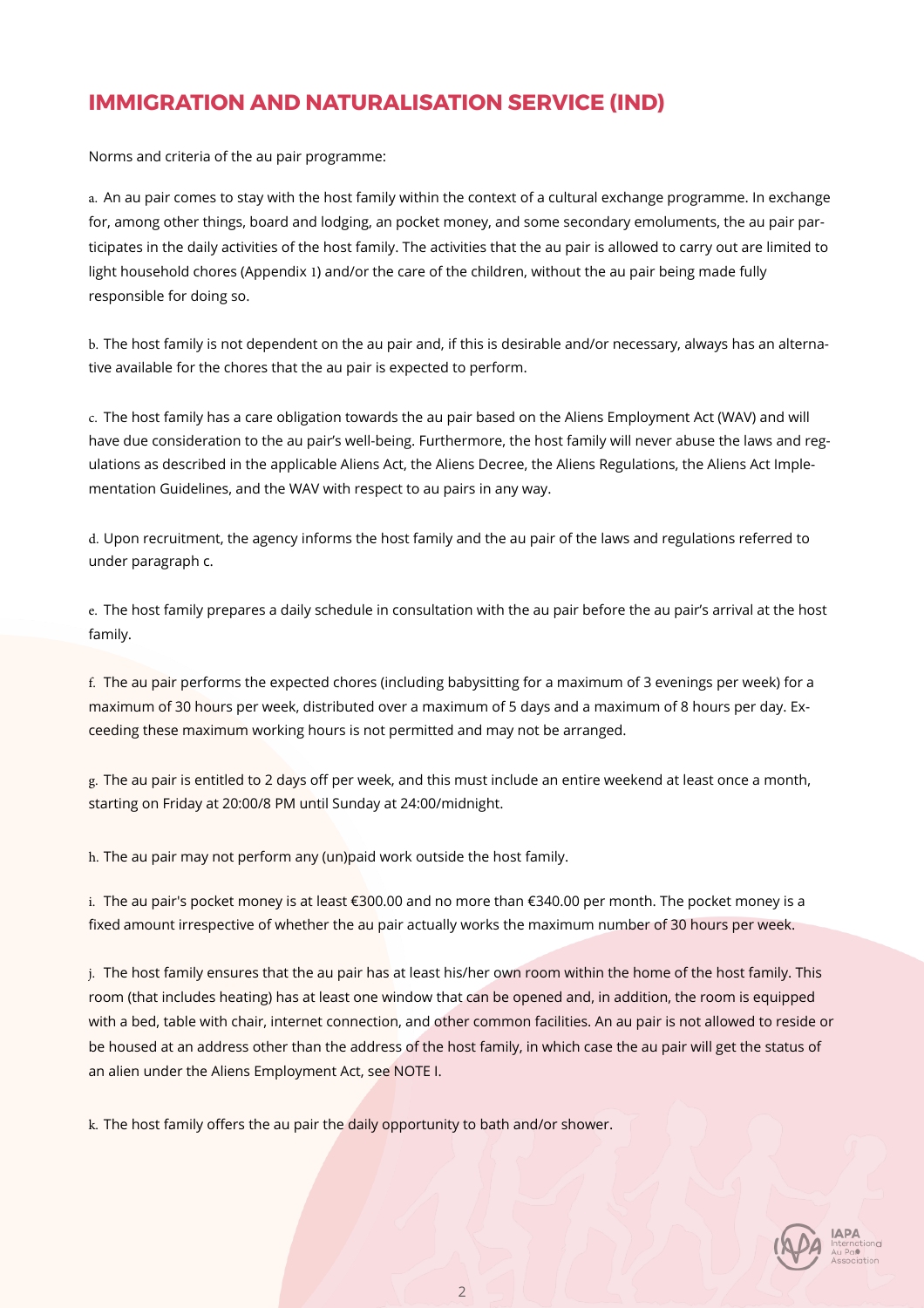l. The au pair comes to the host family for a consecutive period of no longer than12 months, after which the au pair must return to the country of origin.

m. The host family informs the agency of the au pair's departure date within 3 days of the au pair's departure.

n. During the period that the au pair stays with the host family, the au pair will always act in accordance with the host family's house rules. These house rules apply (where possible) to all family members and do not make a distinction in respect of the au pair. The host family informs the au pair of the house rules upon the au pair's arrival in the Netherlands.

o. The au pair is entitled to at least 2 weeks of consecutive paid leave per 12 months, or a proportional part thereof. The au pair must make leave arrangements with the family in time.

p. The au pair must have the opportunity to follow a course and, in consultation with the family, the course will be reimbursed up to the amount of €350.00 per year.

q. If the au pair needs to travel to follow the course referred to above, the costs for travelling with public transport to and from the training centre will be paid by the host family.

r. The host family is responsible for taking out suitable insurance for the au pair that at least provides coverage for general medical costs, legal liability, and repatriation. The insurance commences no later than on the day of the au pair's departure from the country of origin.

s. In case of the au pair becoming ill, the host family will continue to pay the agreed pocket money for no more than 14 days and will give the au pair the opportunity to seek the correct medical attention to recover quickly. If the insurance taken out does not cover the medical costs, the host family is responsible for these costs.

t. During the au pair's entire period of stay, the host family is and remains responsible for the au pair's board and lodging at all times.

u. Arrangements between the au pair and the host family are established in an au pair–host family agreement which is signed by the host family and the au pair.

v. The au pair-host family agreement has a minimum notice period of 2 weeks. Deviation from this period is only possible in case of emergencies and after obtaining written permission from the agency.

w. The agency ensures that the host family and the au pair have organised everything sufficiently in writing before the au pair's arrival in the Netherlands.

x. The host family has an unconditional and binding information obligation towards the agency and will immediately inform the agency if there are any relevant changes. Relevant changes certainly refer to; changes in the composition of the host family, changes in the income of the host family, and changes regarding the au pair's residential situation such as the au pair's departure. Refer to the Appendix for further explanation.

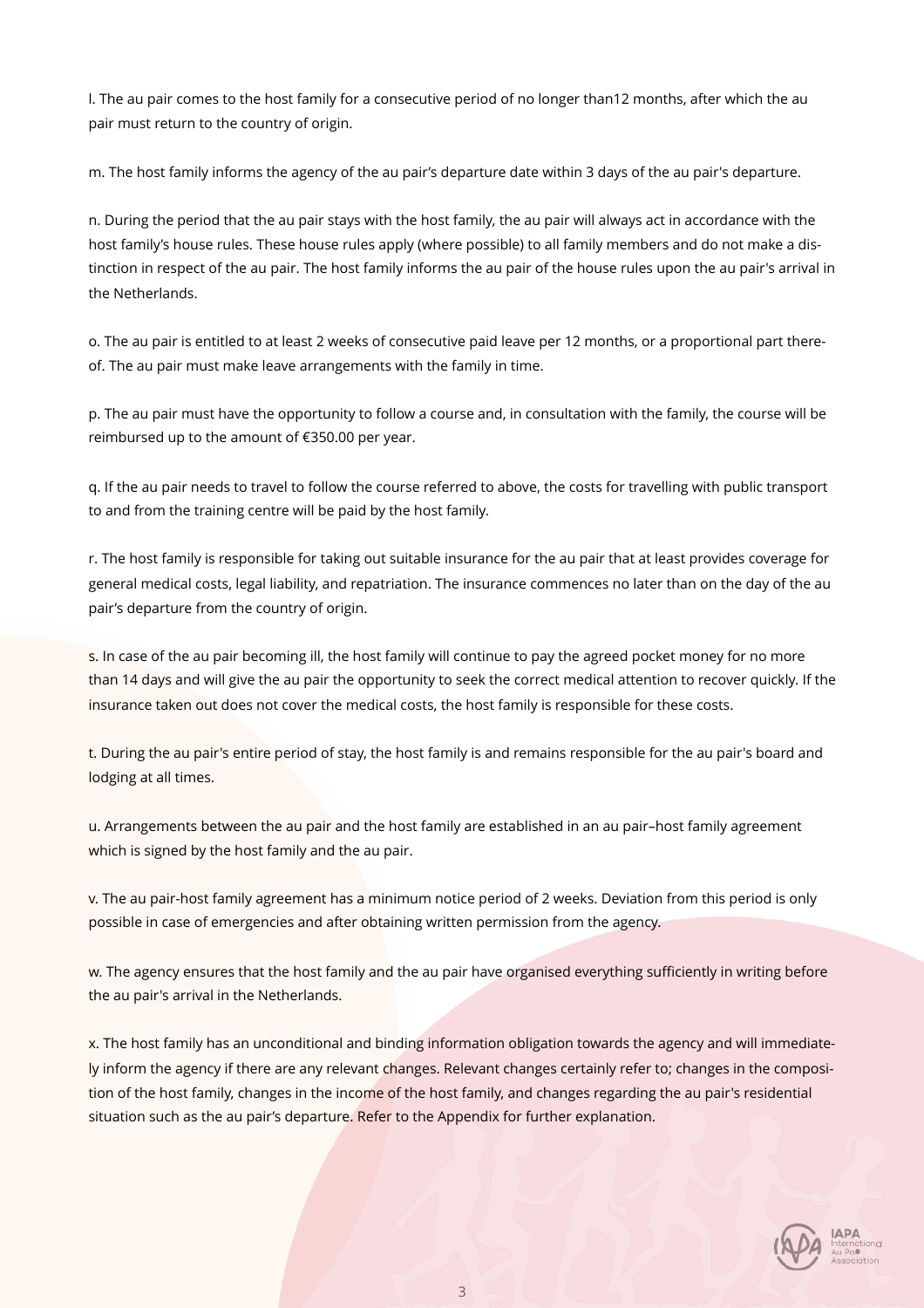y. Upon the departure of the au pair, whether or not at the end of the au pair's year-long stay, the host family has a duty towards the agency to take responsibility for and ensure that the au pair returns to the country of origin. The family will immediately inform the agency about the au pair's departure from the Netherlands and, if necessary, provide documentary evidence that the au pair has actually left the Netherlands.

NOTE 1: The au pair programme has been set up based on various factors and criteria. If one or more norms are deviated from, they will no longer be a host family - au pair relationship and the au pair will be regarded as an Alien within the context of the WAV. In that case, the host family is responsible for applying for a work permit from the competent authorities and the statutory minimum (hourly) wage must at least be paid to the foreign national, plus the social insurance premiums and wage tax.

NOTE II: The au pair programme is based on various statutory criteria. Regulations such as those stipulated in the Aliens Act and immigration regulations of the IND.

#### NOTE III:

The au pair is not a simple substitute for childcare; the au pair participates in the daily activities of a host family so he or she will have the opportunity to get to know a different lifestyle and culture.

### NOTE IV:

All agencies are responsible for ensuring compliance with the conditions of the au pair pro-gramme, if it becomes apparent or it has been established that the criteria are not being met or that the pro-gramme regulations have been violated, the agency has the obligation to refuse further services and to act in ac-cordance with Article 8 of Note IV.

## **PRINCIPLE FOR THE AGENCY'S PROVISION OF SERVICES**

1. The host family agrees to the rules and conditions set out in these regulations by cooperating with the agency.

2. Without prejudice to the fact the information provided by the au pair has been checked as much as possible, an agency does not accept any liability whatsoever with regard to the correctness of this information should the au pair provided this information in bad faith.

3. A possible combined application for a Provisional Residence Permit (MVV) and a residence permit (Admission and Residence Procedure) is made without exception by the agency as prescribed by the IND.

4. The host family is responsible for the timely, correct, and complete submission of all relevant data and documents on income, family composition, and assets to the agency, insofar as these are necessary for obtaining a Provisional Residence Permit within the IND's abridged procedure, which will be assessed by the agency. The agency is not liable for the inaccuracy of the documents submitted by the host family if the host family submitted these documents in bad faith.

5. Obtaining a possible Provisional Residence Permit or visa and/or residence permit and the ensuing costs are at the expense and risk of the host family

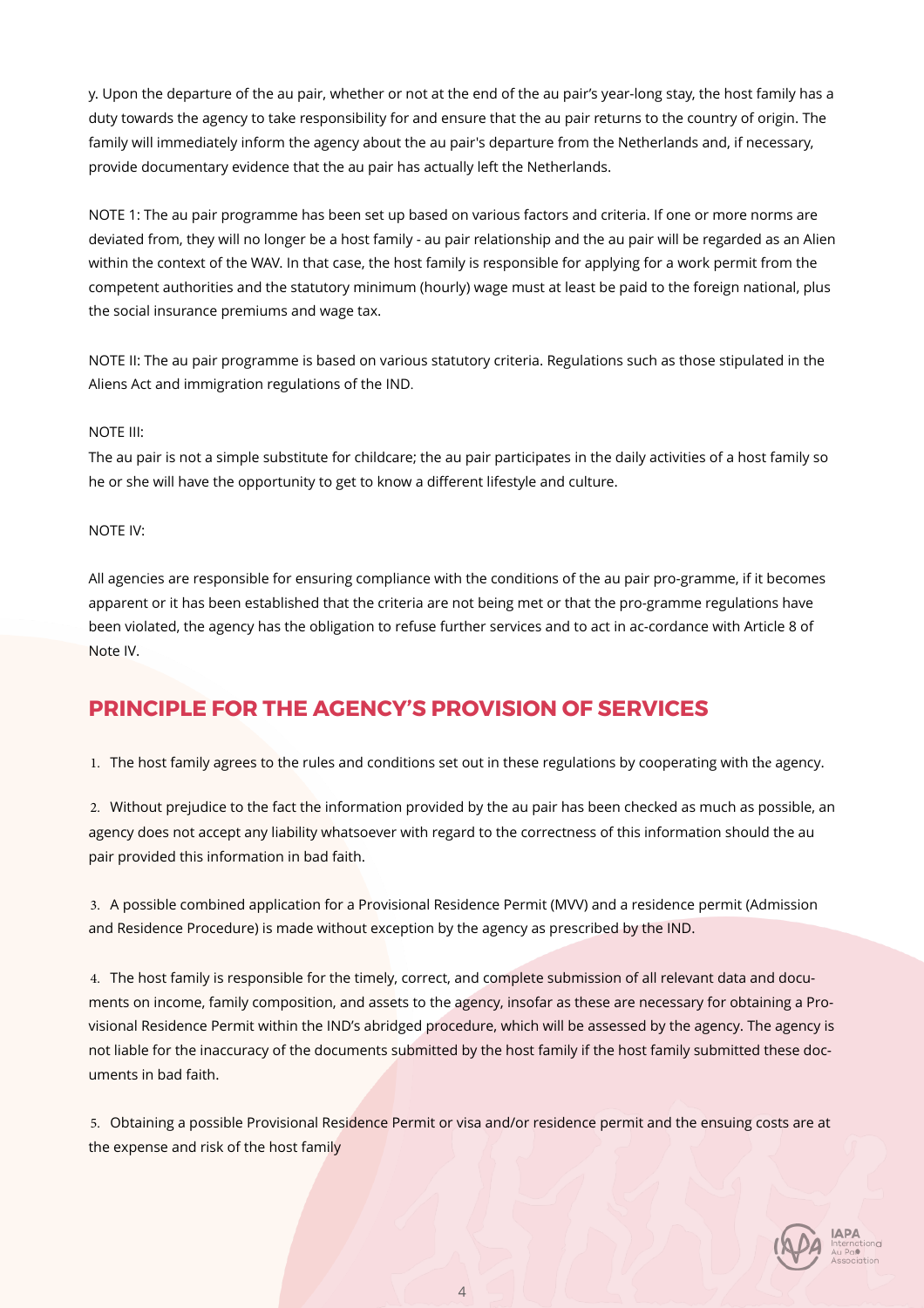6. The host family agrees to pay the fees for the Provisional Residence Permit and any costs for the abridged procedure to the agency in advance by a direct debit order or invoice, as determined by the agency and specified in an attached price list.

7. All information from and for the au pair and the host family preferably goes through the agency and its agent(s) abroad whenever this is possible.

8. The agency has the right to remove and possibly rematch the au pair with another family if it appears that the host family does not adhere to its obligations under these regulations or to the criteria of the au pair programme. Should that be the case, an agency has no obligation whatsoever to offer a replacement au pair to the host family and the agency has the right to unilaterally terminate the collaboration without any reimbursement of costs or compensation to the host family.

## **RIGHTS AND OBLIGATIONS OF THE AGENCY AND HOST FAMILY**

9. After arrangements have been made between the host family and the agency that result in an assignment to the agency, then the agency must take further action to realise the assignment. The agency keeps the host family informed of all relevant developments resulting from the agreed assignment.

10. To this end, the agency takes responsibility for the au pair travelling to the Netherlands in accordance with the applicable legal conditions. This also refers to informing the au pair (possibly through the agency agent in the country of origin) of the criteria of the au pair programme. The agency will also inform the au pair of the documents required for the au pair to legally reside in the Netherlands.

11. The au pair who requires to obtain a visa must have a return ticket (plane/train/bus) so that the au pair can return to the country of origin at any time. Depending on the agreed arrangements, these costs are at the expense of the au pair, the host family, or both parties share the costs for this ticket. The respective ticket will have a validity of at least 365 days.

12. The au pair who requires to obtain a visa must collect the residence permit at a counter of the IND upon arrival at the host family. The au pair then has to register with the municipality where the family resides. The host family informs the agency when the registration at the local municipality has been completed.

13. After the au pair's arrival, the agency maintains periodic contact with the host family and/or the au pair and supports both parties in case of questions and/or problems. The contact also serves as an opportunity for the agency to ensure that the host family adheres to the rules and conditions of these regulations. The host family must collaborate with this inspection.

14. The au pair and the host family determine the (language) course he/she wishes to follow in mutual consultation, the day(s) and time(s) of the course to be followed are also determined in proper consultation between the au pair and host family.

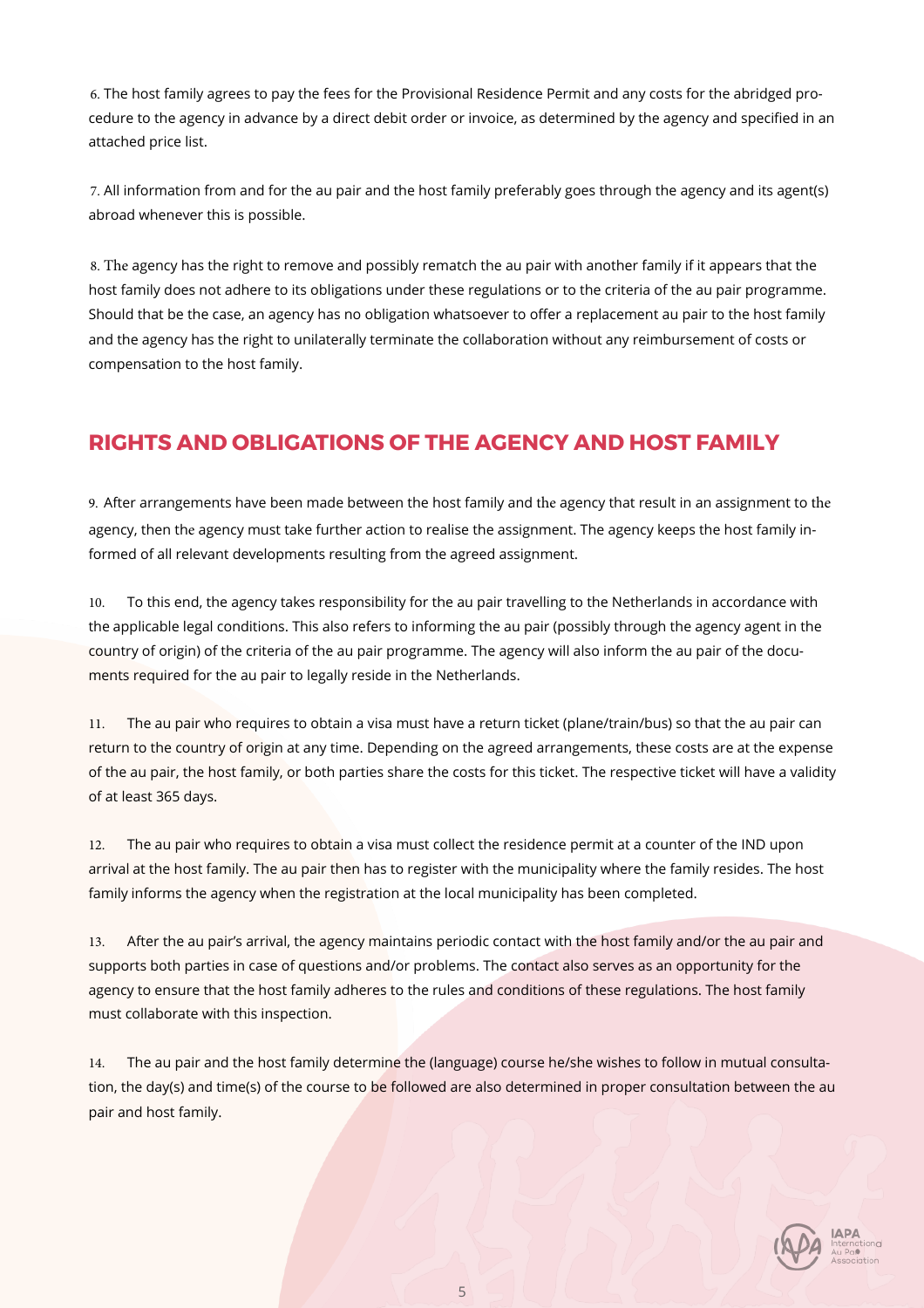15. The au pair is entitled to attend the au pair events that are periodically organised by the agency.

16. The agency has a statutory administrative and accountability obligation. At the request of the agency, the host family and/or the au pair will provide the details and information that the agency needs to fulfil these obligations within three days.

17.The IND and/or other government institutions may request the agency to submit details from the host family and the au pair if the governmental body deems this necessary for the proper execution of public law tasks. The host family and/or the au pair give(s) the agency permission to provide the requested information.

18. The agency is an organisation that offers its services based on consultancy and mediation between the host family and the au pair. As such, any liability is expressly excluded when this results from non-compliance with arrangements by the au pair and/or the client in respect to each other or towards an agency.

19. The agency cannot be held liable for an au pair who does not travel at to the host family in time or at all. Costs arising from such a delay or cancellation are entirely at the expense and risk of the host family.

20. The agency is explicitly excluded from any liability with regard to (financial) losses or any other losses incurred by the host family as a result of the au pair's stay or behaviour at the host family.

### **PRICES**

21. The costs for mediation/placement/rematch by the agency are one-off. The agency is entitled to set its own prices.

22. The prices of the agency provide insight into: Subscription/registration costs, costs of placement of the au pair, costs arising from the interim cancellation (commission annulment) by the host family, costs of any supplementary services and costs of a replacement au pair during the term of the collaboration with the initial au pair, and any specific rates and surcharges that the agency wishes to communicate.

23. The following conditions apply to the payment of the costs charged by the agency:

- They are determined by the agency and described on the agency's price list.

- The agency may calculate the costs of the entire provision of services in instalments.

24. The agency is entitled to require the client to sign a direct debit order.

25. If the host family defaults in paying the invoice submitted by the agency in time or in full, this may lead to a delay or cancellation of the services and/or the travel or arrival date of the au pair. Additional costs arising from a delay or cancellation will be at the expense of the host family.

26. If the host family does not meet the payment obligation towards an agency and the agency needs to send a reminder or a summons, the client will be charged the amount of €20.00 per reminder or summons.

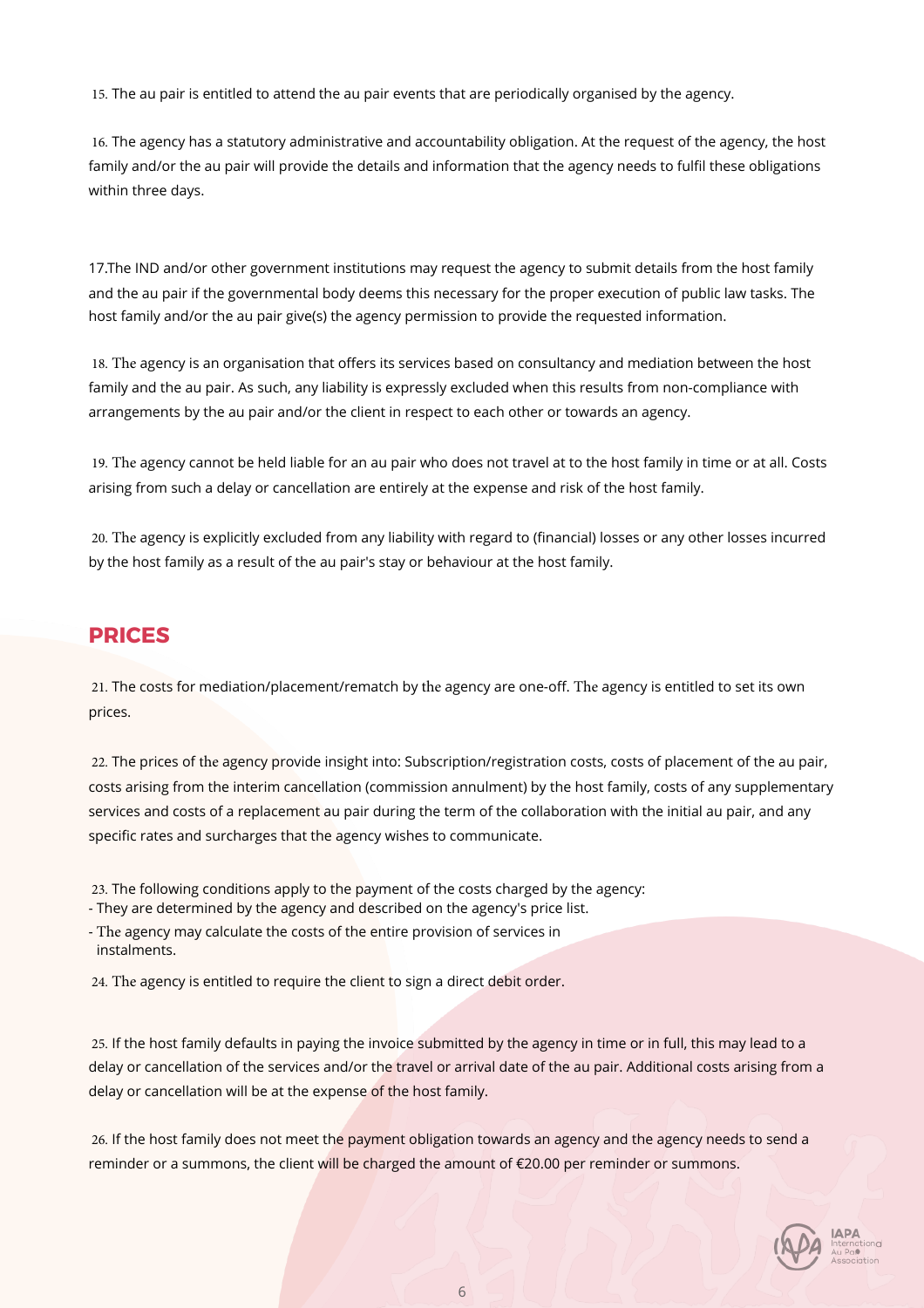27. If the agency is forced to outsource the collection of the claim (including reminder and/or summoning costs) against the client, the agency is entitled to charge the client a default interest of 1.5% per month or part of a month and a collection fee of 15% of the outstanding amount (with a minimum of € 40.00). In addition to these collection costs, all other (extra-)judicial (collection) costs to be incurred are also entirely at the expense of the client.

28. All prices listed by an agency are inclusive of the statutory VAT.

## **APPLICABLE LAW**

29. If one or more conditions or rules of these general terms and conditions be declared (partially) null and void by law and/or by a court ruling, then this will not affect the other conditions and rules.

30. These general terms and conditions are exclusively governed by Dutch law

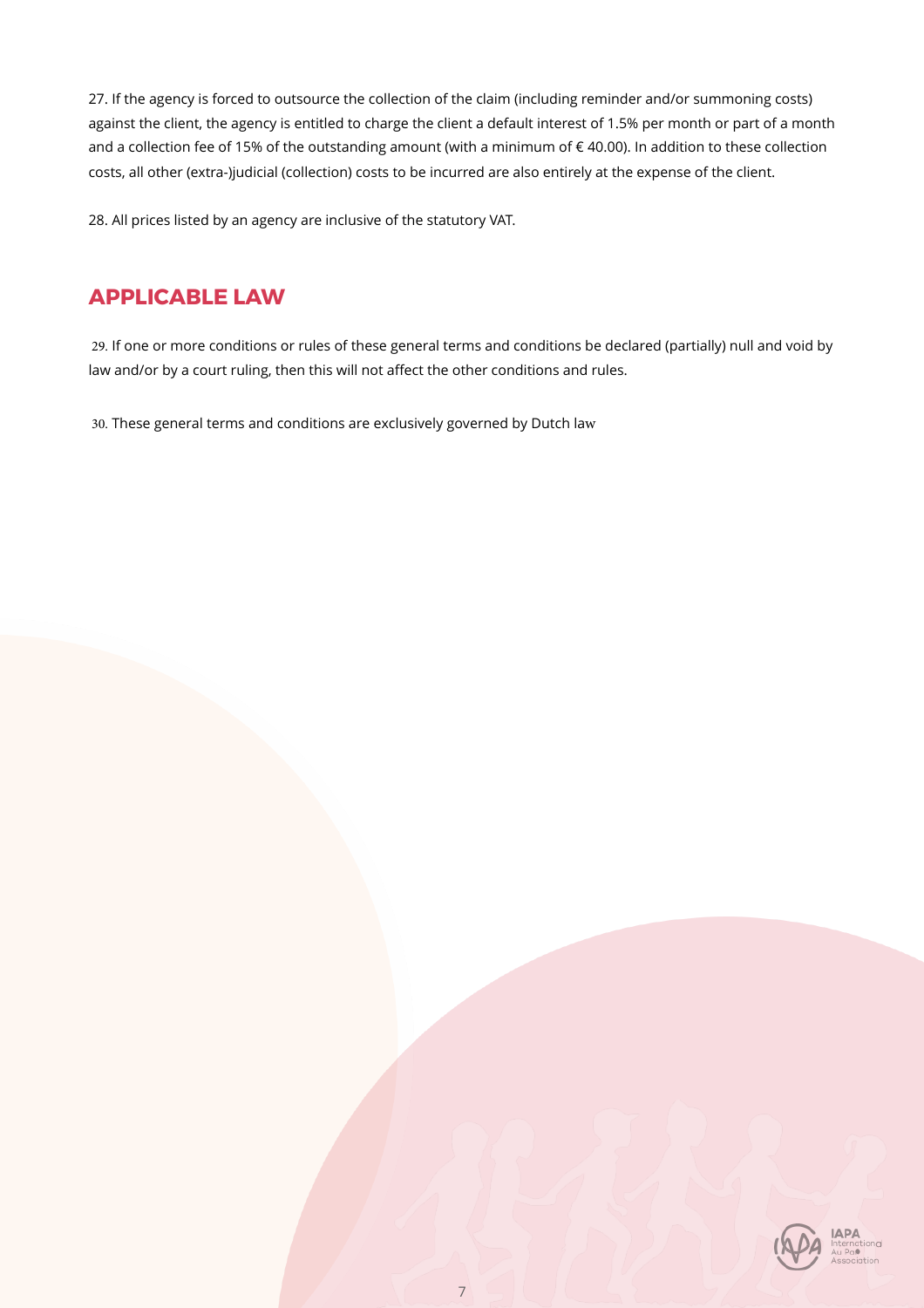## **APPENDIX:**

## **FURTHER EXPLANATION OF THE SCOPE OF THE INFORMATION AND DOCUMENTATION RESORTING UNDER THE CONDITIONS.**

With due consideration to Article 16 of these conditions, the host family will at least provide the agency with information about:

- The family composition, also if it changes;
- The successful registration of the au pair with the municipality;
- The period the au pair stayed with the host family;
- The au pair no longer staying with the host family;
- The au pair no longer staying in the Netherlands;
- The au pair no longer meeting the conditions of his/her residence permit for cultural exchange;
- Non-compliance with the daily schedule established between the au pair and the host family;
- The au pair doing work that is in violation with the WAV:
- Changes in the family's residential address;
- The host family no longer meeting the minimum income requirement of 150 percent of the minimum income;
- The au pair no longer participating in the au pair programme;
- The au pair returning to the country of origin.

With due consideration to Article 16 of these conditions, the host family will at least provide the agency with the following documentation:

- A copy of the valid passports of the adult family members;
- A copy of the daily schedule as drawn up by the agency and signed by the host family and au pair;
- Proof that the host family meets the minimum income requirement of 150 percent of the minimum wage;
- Awareness Declaration signed by the host family and au pair.

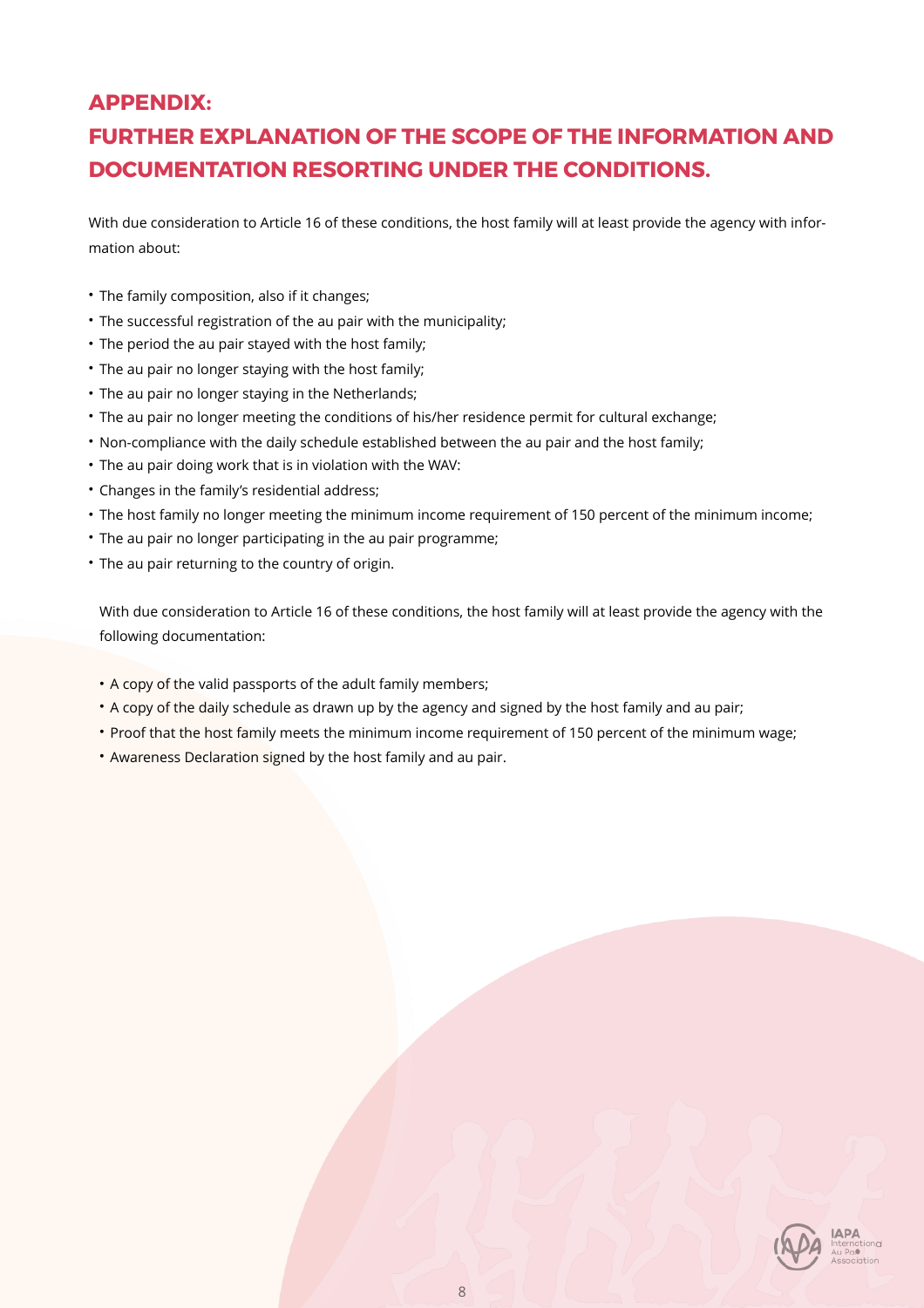



## **Additional Terms and Conditions SNAPS 2020-2021**

The description on the website of Super Nanny Au Pair Services (hereinafter referred to as SNAPS) at [www.supernannyaupairservices.nl reflects t](http://www.supernannyaupairservices.nl/)he general terms and conditions as drawn up by SNAPS and costs of the program. In the points below you can read the additional terms and conditions as stated by SNAPS.

- 1. By registering via the website, the host family indicates that it is familiar with and agrees to the General Terms and Conditions as published on the website as well as these additional terms and conditions, the host family enters into a contract with SNAPS and agrees to the costs, information and conditions as described here;
- 2. SNAPS handles applications in order of availability and reserves the right to refuse applications and mediations without giving reasons:
- 3. The agreement enters into force after SNAPS has accepted the registration;
- 4. A search for an Au Pair comes into effect after the fully completed placement form has been received, accepted by SNAPS, the uniform General Terms and Conditions and the Supplementary Terms and Conditions initialled and signed are in the possession of SNAPS and the deposit as referred to in point 7 has been credited to SNAPS's account;
- 5. As a covenant holder of the IND, SNAPS is obliged to act in accordance with the MoMi (Modern Migration Policy) Act;
- 6. SNAPS is in no way liable for any costs and/or follow-up damages resulting from the late arrival of the Au Pair in the host family, or from any premature departure of the Au Pair from the host family;
- 7. When entering into a mediation assignment, the host family agrees to pay 50% of the agreed mediation costs upon registration.
- 8. The host family agrees to pay 50% of the agreed mediation costs in case of an Au Pair's match;
- 9. Payment is made by return of post. Should the first reminder not be complied with, the host family will be in default and will be obliged to pay statutory interest,. In addition, SNAPS shall immediately send a one-off reminder for which an administration fee of

€45 will be charged. If this is not complied with, the claim shall be transferred to a bailiff. All costs including collection costs resulting from this shall be for the account of the host family;

- 10. In case of cancellation by the host family the following applies:
	- If the host family has not accepted an Au Pair or Nanny through SNAPS within a period of 4 months, this automatically counts as a cancellation unless otherwise agreed upon;
- In all other cases, cancellation is only valid after SNAPS has received a registered letter with reason for cancellation;
- In case of cancellation after signing the application form and before payment of the first payment as described in point 7, the family will still owe 50% of the mediation costs to SNAPS;
- In case of cancellation 21 days or more before the arrival date of the Au Pair, the host family still owes 50% of the agreed mediation costs to SNAPS;
- In case of cancellation 20 days or less before the arrival of the Au Pair, or after the arrival of the Au Pair, the host family remains liable to SNAPS for 100% of the agreed mediation costs;
- SNAPS is not obliged to refund or remit any amount or part thereof to the host family, nor is SNAPS liable for any consequential damage or costs incurred;
- 11. In case of cancellation by the Au Pair, the following applies:
- In the event of premature termination of the Agreement, SNAPS shall endeavour to find a replacement within 30 days, provided that the full mediation costs for the agreed period have been paid to SNAPS. In no event in the event that SNAPS reimburses or waives any amount or part thereof to the host family;
- In the event of premature termination, SNAPS may not be held liable in any way whatsoever for any consequential loss or costs incurred;
- 12. In the event that the host family fails to fulfil its obligations towards SNAPS, SNAPS shall be entitled to terminate the agreement with immediate

Paraph:

Page **1**of **5**

Het Kerkehout 63 **-** 2245 XN Wassenaar **-** The Netherlands Office +31(0)70.38.14.812 **-** info@supernannyaupairservices.nl **-** www.supernannyaupairservices.nl ING bank - IBAN NL94 INGB 0667 2691 85 **-** BIC INGBNL2A Chamber of Commerce The Hague 27298036 **-** BTW no. NL001978687B23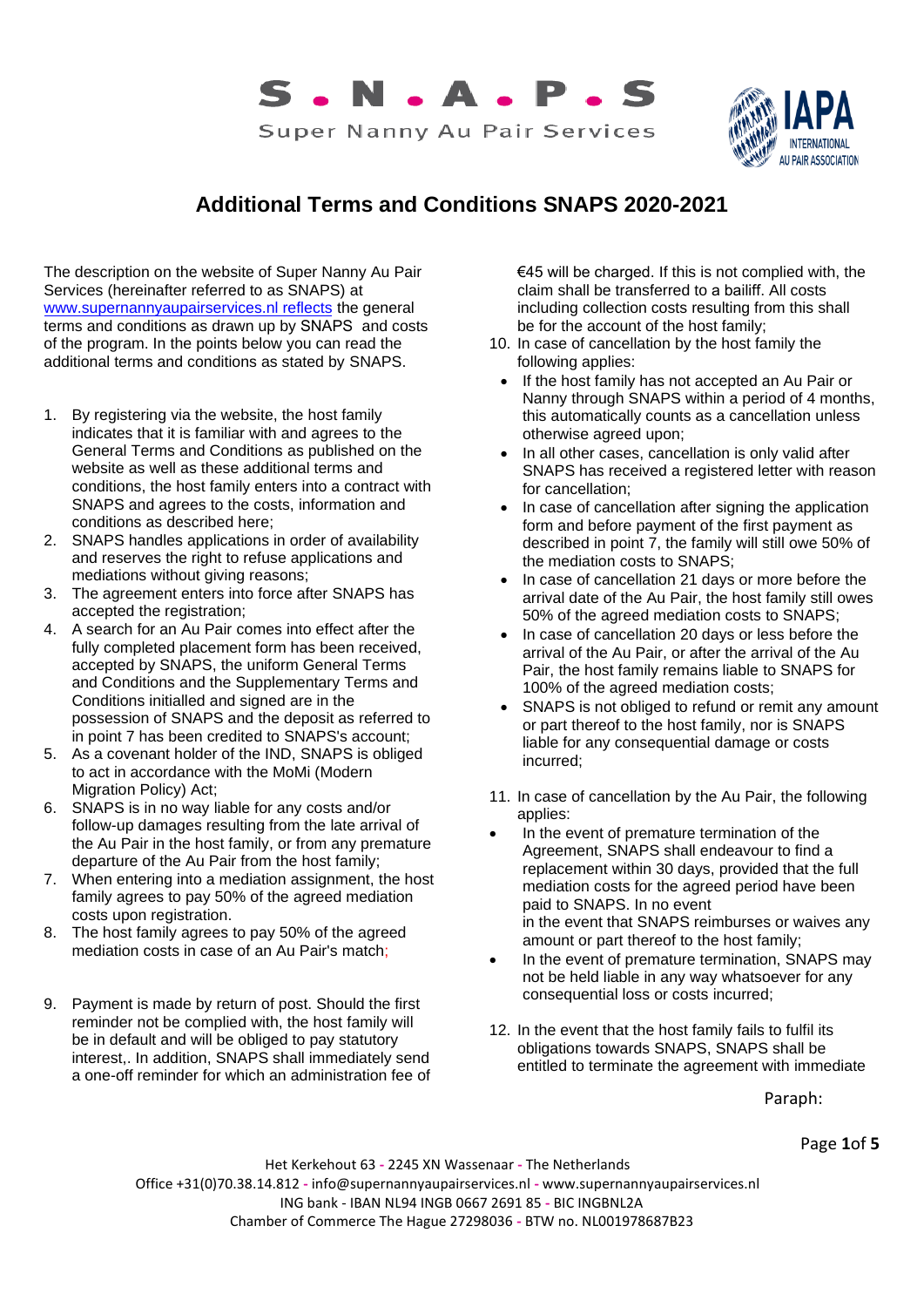

Super Nanny Au Pair Services

AU PAIR ASSOCIATION

effect. This does not release the host family from its financial obligations;

- 13. Disputes between the host family and the Au Pair will be submitted to and settled by SNAPS in accordance with the rules of reasonableness and fairness;
- 14. Both the host family and the Au Pair may, for good reasons, jointly and individually, decide to no longer respect previous agreements concerning the period of stay of the Au Pair in the host family. There is a notice period of 2 weeks;
- 15. In the event that the Au Pair contract is terminated based on well-founded reasons and a joint decision, the host family retains the right to a one-off mediation free of charge to find a replacement Au Pair for the remaining mediation period under the binding condition that the problems underlying this termination have been notified in writing within 1 month after the arrival of the Au Pair. Fees, travel expenses and other costs incurred or to be incurred are excluded;
- 16. In the case of point 15, SNAPS will make every effort to propose a suitable candidate but cannot give any guarantees to this effect. Under no circumstances will SNAPS be bound to refund any mediation or other costs incurred, nor can SNAPS be held liable for any loss suffered;
- 17. In the case of point 16, the Au Pair's right to one-off mediation free of charge expires if the compelling / compelling reasons arise from non-compliance with the program rules and interview agreements made, at the discretion of SNAPS;
- 18. Contrary to article 11 of the General Terms and Conditions BONAPA, **Pre-match** (= au pair itself) **cannot** claim a replacement Au Pair. Mediation costs and all other costs that the host family has incurred or is still incurring, such as costs for flight ticket, MVV, residence permit, insurance, courses, subscriptions, for another Au Pair (not mediated through SNAPS) and loss of income, are not reimbursed, neither by SNAPS nor by the Au Pair;
- 19. Under the Mo Mi law (Modern Migration Policy), the SNAPS reference holder in this context commits the host family to immediately notify the SNAPS of any relevant changes in the family and or the family situation and obliges both the host family and the Au Pair to provide a monthly short written (email) update to the SNAPS;
- 20. SNAPS is subject to an information and notification obligation. This means that Super Nanny Au Pair will immediately provide all relevant information and changes to the IND. See also Uniform General Terms and Conditions Standards and Criteria article.
- 21. At the end of the Au Pair period or in case of premature termination, the host family is responsible for the actual departure of the Au Pair from the Netherlands and must confirm this in writing to SNAPS. If the Au Pair does not leave the Netherlands on time and therefore stays in the Netherlands illegally, the host family is responsible for this and SNAPS is expressly absolved of the consequences of this;
- 22. In case of illness of the Au Pair, the host family will continue to pay the agreed pocket money for a maximum period of 14 days and allow the Au Pair to visit a doctor. During the entire stay of the Au Pair in the host family, the host family is and remains responsible for board and lodging of the Au Pair;
- 23. If the Au Pair has to travel for the possible course (article Uniform Terms and Conditions), the host family will reimburse the costs of public transport;
- 24. The host family is responsible for taking care of the trip and reimburses the travel expenses made by the Au Pair to and from her country of origin (based on surcharge au pair through SNAPS);
- 25. The host family is responsible for providing the correct documents for the application of the correct visa papers for the Au. Pair. SNAPS will take care of the residence permit procedure and will correctly inform the family about the documents to be submitted or steps to be taken. All costs related to the application must be paid to SNAPS in advance. Any resulting costs will be specified and invoiced separately;
- 26. The host family gives the Au Pair a monthly phone card of €10,- minimum;
- 27. The Au Pair bureau has the duty to keep all details and evidence regarding the recruitment and selection of the Au Pair and the host family, the application and the stay of the Au Pair in the Netherlands until 5 years after the departure of the Au Pair from the Netherlands. If requested, this information will be provided by the Au Pair Bureau to the IND without delay;
- 28. SNAPS will continue to inform the host family through its website about any changes to its program, conditions and visa regulations. The host family accepts its own responsibility in this and will regularly consult the website to stay informed of any changes;
- 29. Previous versions of this document are hereby cancelled, SNAPS reserves the right to unilaterally amend or modify these terms and conditions and will publish them on its website.

Paraph:

Page **2**of **5**

Het Kerkehout 63 **-** 2245 XN Wassenaar **-** The Netherlands Office +31(0)70.38.14.812 **-** info@supernannyaupairservices.nl **-** www.supernannyaupairservices.nl ING bank - IBAN NL94 INGB 0667 2691 85 **-** BIC INGBNL2A Chamber of Commerce The Hague 27298036 **-** BTW no. NL001978687B23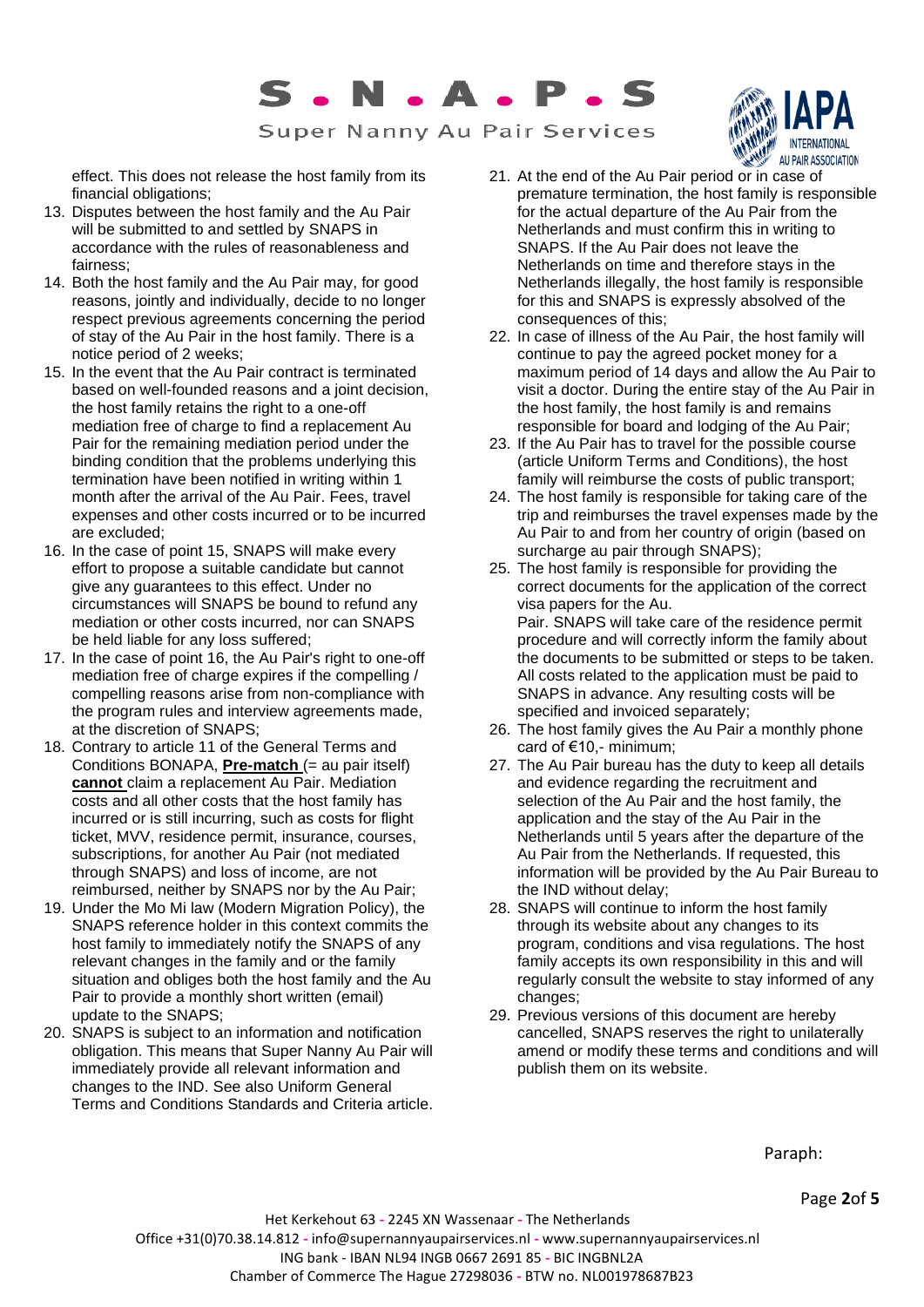



By signing this agreement, the host family assumes the obligation to provide a guarantee in accordance with Article 3.43 of the Aliens Decree.

The requirement to provide security is formulated in Article 3.7(1)(b) of the Aliens Decree 2000 and is further elaborated in Article 3.12 of the Aliens Decree 2000. In the relevant section of the Explanatory Memorandum, the following is stated, among other things: "The guarantee as elaborated in Article 3.12 of the Aliens Decree 2000 relates to the costs that the state and other public bodies may incur as a result of the stay of the foreign national, as well as to the costs of the journey to a place outside the Netherlands where the entry of the foreign national is guaranteed, insofar as these costs have been incurred within 5 years after the residence permit has been granted or so much shorter as the actual stay of the foreign national in the Netherlands lasts. (...) The guarantor will be released from further obligations at the time when the foreign national has definitively left the Netherlands or residence in the Netherlands is granted for a purpose other than the purpose for which the guarantor declaration initially had to be signed".

| Date      |   |
|-----------|---|
| Place     | , |
| Name      | , |
| Signature |   |

Paraph:

Page **3**of **5**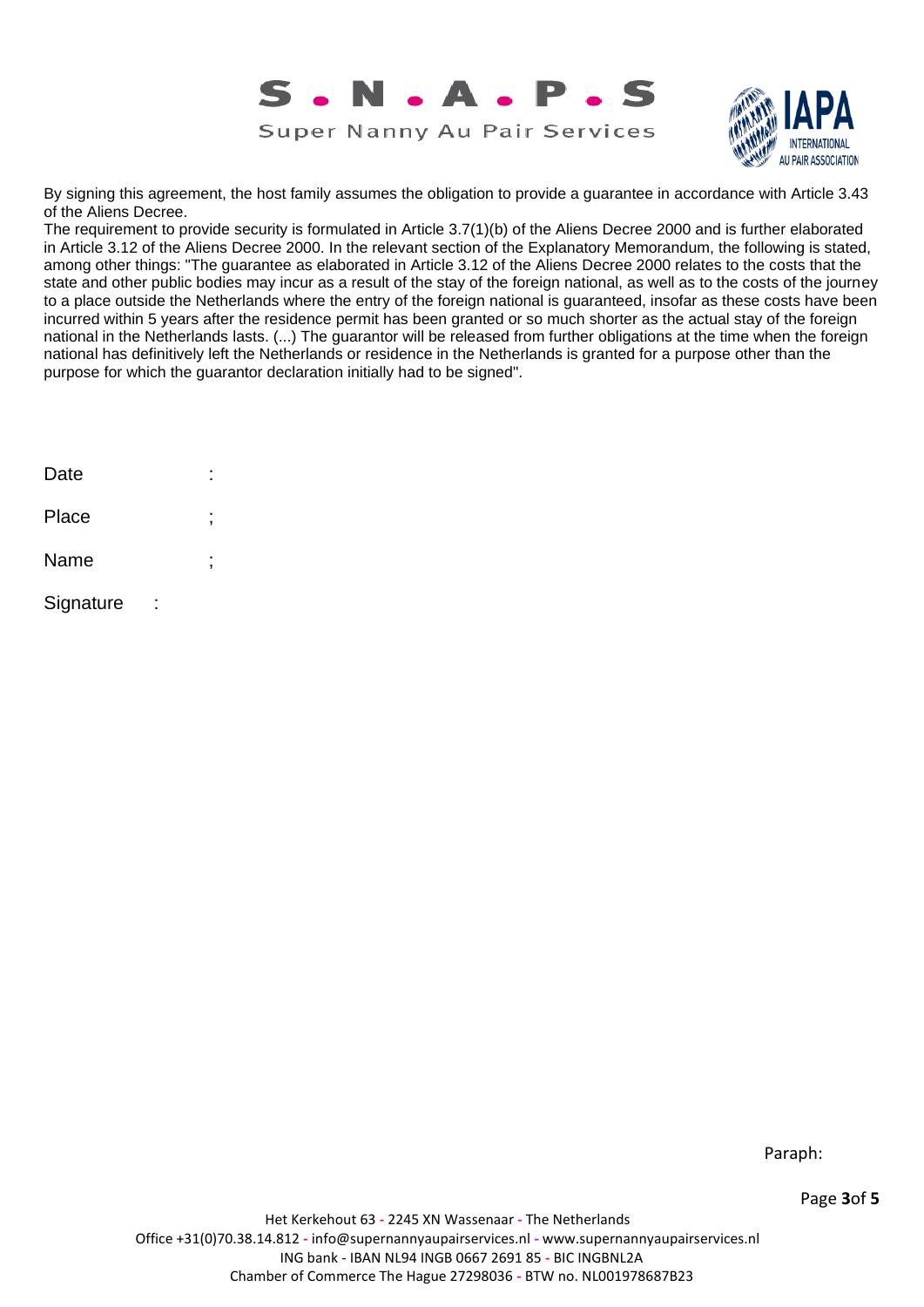

Super Nanny Au Pair Services



#### **Costs overview Au Pair Program SNAPS 2020-2021**

| 12 months au pair mediation costs and au pair supervision<br>♥                                                                                                                                        | € 1.550,-- incl. 21% VAT                                                                      |
|-------------------------------------------------------------------------------------------------------------------------------------------------------------------------------------------------------|-----------------------------------------------------------------------------------------------|
| Prematch, 12 months au pair mediation / counselling au pair<br>♥                                                                                                                                      | € 1.395, -- incl. 21% VAT                                                                     |
| (au pair offered by himself/herself)                                                                                                                                                                  |                                                                                               |
| Administration costs Dossier formation IND<br>Mediation / file creation Eu au pair                                                                                                                    | € 358,-- incl. 21%btw<br>€ 850,-- incl. 21% VAT                                               |
| Surcharge for host family (Return ticket)<br>♥                                                                                                                                                        | арргох. € 600,-- € 1.200,--                                                                   |
| Fees IND, application for exchange of residence permit au pair IND<br>♥                                                                                                                               | € 290,-- no VAT                                                                               |
| Monthly costs for the family                                                                                                                                                                          |                                                                                               |
| Pocket money<br>♥<br>Telephone card<br>♥<br>Isis Health and liability insurance for your au pair<br>♥<br>*12 months World plus (au pair outside EU)<br>♥<br>12 months World (au pair outside EU)<br>♥ | € 300,-- $\in$ 340,-- maximum<br>€ 10,-- € 20,00<br>€ 40, -- p.m. $*$<br>€ 540,--<br>€ 444,-- |
| <b>Annual extra costs for the family</b>                                                                                                                                                              |                                                                                               |
| Contribution SNAPS Events Program, 3 to 4 events per year<br>approx.<br>♥<br>Language course<br>a.<br>Fly, bus or train ticket (surcharge au pair), explanation will be sent to you by mail<br>v      | € 195,--<br>€ 325,--                                                                          |

### **Explanation surcharge Au Pair**

Since the amendment of the law on 1 October 2012, our partner organizations abroad are not allowed to charge more than €34 for the screening, mediation and training of the au pair.

Of course, this does not cover the cost for the amount of work that has to be done by these agencies. It may be clear that it is also in your interest that we insist that the screening, background check, etc. is carried out thoroughly. After all, no one benefits from mismatches and Au Pairs travelling with double agendas. For this reason the Bonapa has set an amount that has to be paid to the partner organization abroad. SNAPS pays these costs to the partner agency. The Au Pair pays an amount of € 34,- to the agency in accordance with the legislation and pays (part of) the ticket.

Page **4**of **5**